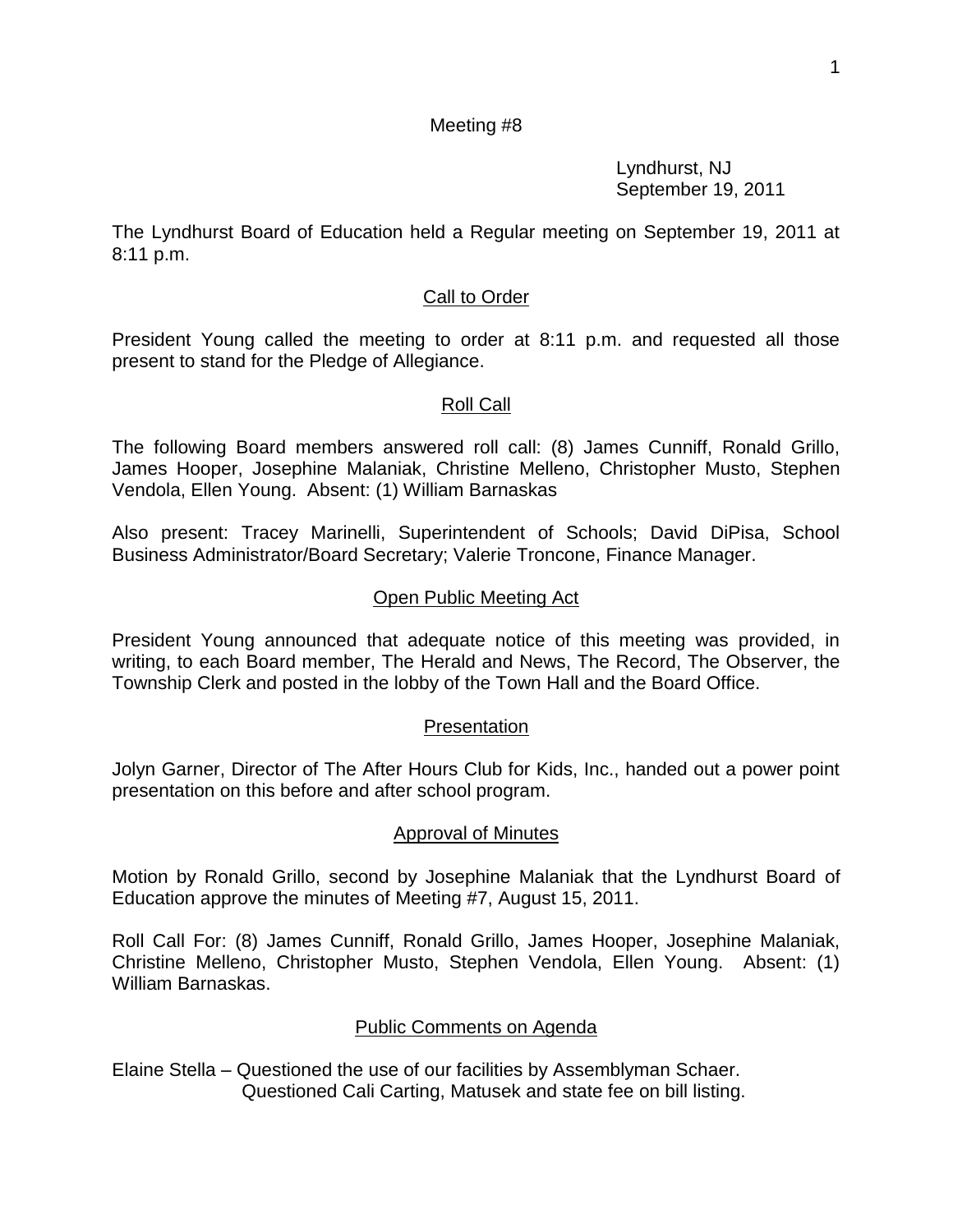- Linda Koziol Complimented David DiPisa, School Business Administrator on the good job he is doing.
- Maggie Kruszewska Not satisfied with school placement of her child wants Jefferson School – was given Columbus.

 Reimbursement of \$345.00 for After School Program Student Dress/Grooming Policy – against her religious beliefs – Its communism. Violates the  $1^{st}$  and  $14^{th}$  amendments. The School Board should respect that she came from communism to freedom.

## Superintendent's Response

Regarding placement of her child – there are 30 children in each kindergarten Regarding dress code – to help her with the stress she is encountering, she can go to the Drop-In-Center in the high school.

### Communications

Correspondence From: Subject Matter: Joy Bilis Thank You-Retirement Gift Lyndhurst HS – Golf Outing Golf Outing-10-9-11-cancelled

## Finance Committee

Any Board member who takes exception to any of the following listed actions under the category of Finance may so indicate now and a separate motion for each of the excepted actions will be entertained.

Motion made by James Cunniff second by Ronald Grillo that the following Finance actions of the Board numbered 1 through 11 exception actions be adopted.

Roll Call For: (8) James Cunniff, Ronald Grillo, James Hooper, Josephine Malaniak, Christine Melleno, Christopher Musto, Stephen Vendola, Ellen Young. Absent: (1) William Barnaskas

1. BE IT RESOLVED, by the Lyndhurst Board of Education that it has received and accepts the financial reports of the Secretary and Treasurer of School Monies for the month ended August 31, 2011 and certifies that the reports indicate that no major account or fund is over expended in violation of NJAC 6A:23-2.11(a) and that sufficient funds are available to meet the district's financial obligations for the remainder of the school year. A copy of the certification shall be included in the minutes.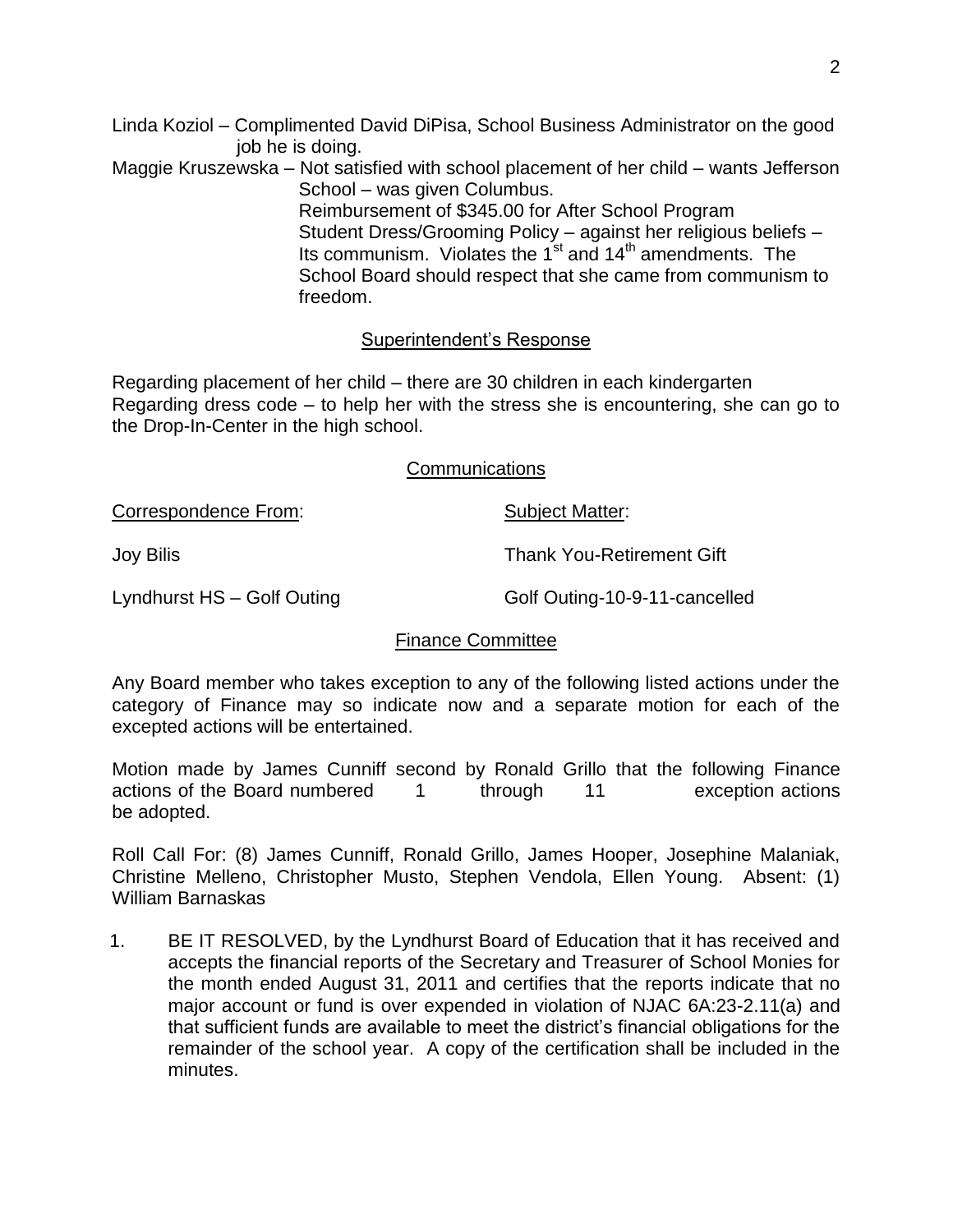2. BE IT RESOLVED, that the payroll for the month ended August 30, 2011 be and the same is hereby approved and ordered paid:

Payroll \$363,488.05

3. BE IT RESOLVED, that the attached list of supplies received and services rendered to the Board of Education of the Township of Lyndhurst, County of Bergen, for the month ended September 19, 2011 be and the same are hereby approved and ordered paid:

| <b>Current Expense (Fund 11)</b><br>Special Revenue (Fund 20) |          | \$1,100,401.23<br>9,102.63 |
|---------------------------------------------------------------|----------|----------------------------|
| Total                                                         |          | \$1,109,503.86             |
| Accounts Payable (Fund 11)<br>Accounts Payable (Fund 20)      | \$<br>\$ | 1,968.75<br>280.93         |
| <b>General Ledger</b>                                         |          | 66,189.75                  |

4. BE IT RESOLVED, that cafeteria services rendered to the Board of Education of the Township of Lyndhurst, County of Bergen, for the month of August, be and the same are hereby approved and ordered paid:

Services \$39,129.99

- 5. BE IT RESOLVED, that the Lyndhurst Board of Education approve the attached transfers for the month of August 2011.
- 6. BE IT RESOLVED, that the Lyndhurst Board of Education approve FY 2012 IDEA Grant application in the amount of \$617,758.00 for the 2011-2012 school year.
- 7. BE IT RESOLVED, that the Lyndhurst Board of Education approve a FY 2012 IDEA-B Preschool Grant application in the amount of \$25,101.00 for the 2011- 2012 school year.
- 8. BE IT RESOLVED, that the Lyndhurst Board of Education approve a partnership with Capri Institute Cosmetology Training Centers for the 2011-2012 school year.
- 9. BE IT RESOLVED, that the Lyndhurst Board of Education enter into a contract with Advanced Animal & Pest Control, Inc., Lyndhurst, effective October 1, 2011, for monthly monitoring and maintenance service for 2011-2012 school year, as follows:

All Elementary School Buildings \$75.00 per month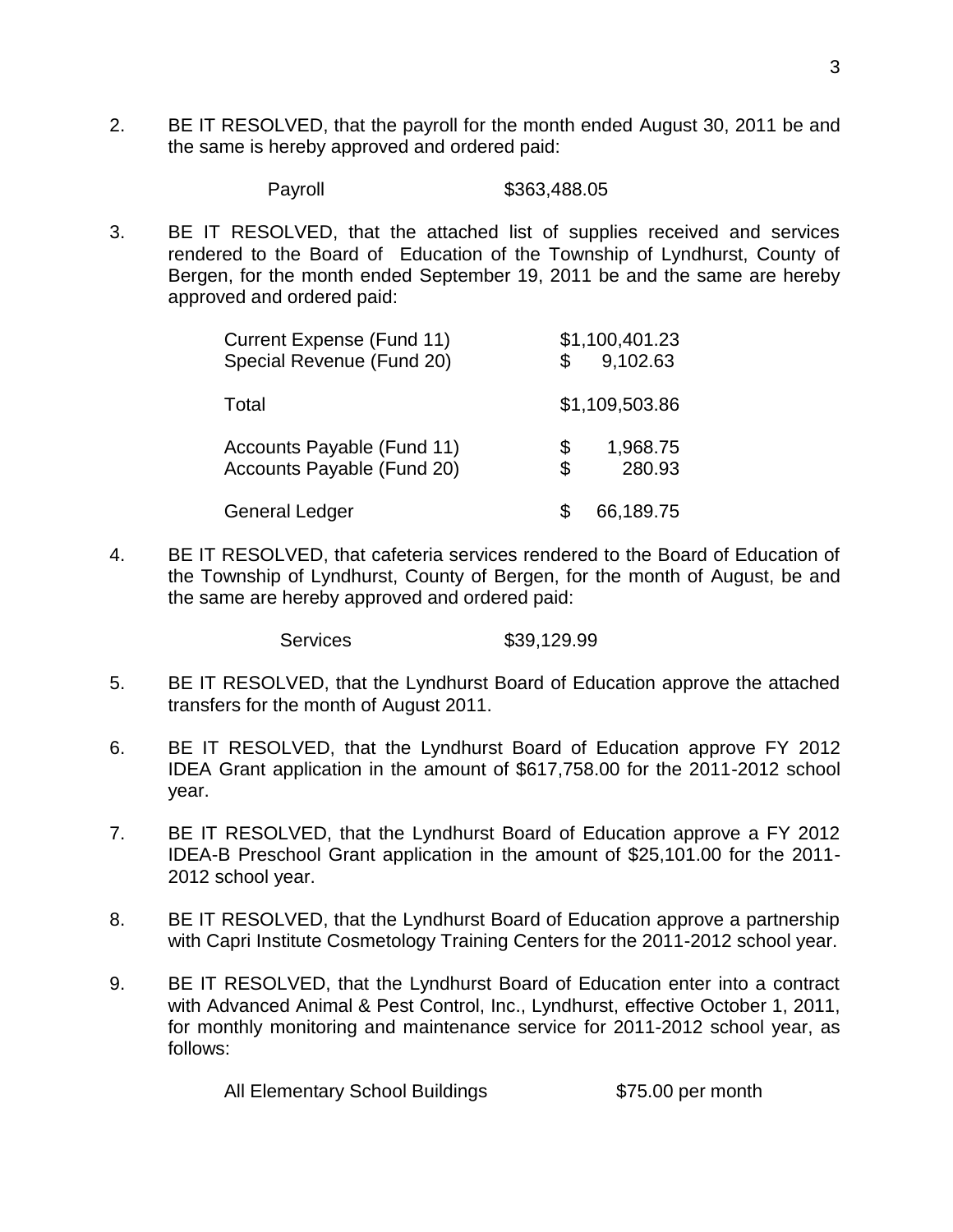| <b>High School and Field House</b> |
|------------------------------------|
| <b>Concession Stand</b>            |

 $$100.00$  per month  $$25.00$  per month

- 10. BE IT RESOLVED, that the Lyndhurst Board of Education enter into a 3-year contract with Reliant Systems LLC, Lyndhurst for burglar and fire alarm monitoring for all buildings in-district at \$694.00 per month, fire alarm test and inspection for all buildings in-district at \$275.00 per month and alarm service for all buildings in-district at \$335.00 per month.
- 11. BE IT RESOLVED, that the Lyndhurst Board of Education hereby approves the Chippendale settlement as recommended by its insurance counsel, which settlement contains no admission of liability and a confidential/non-disclosure clause as to the same.

#### Education & Curriculum Committee

Any Board member who takes exception to any of the following listed actions under the category of Education & Curriculum may so indicate now and a separate motion for each of the excepted actions will be entertained.

Motion made by Josephine Malaniak second by James Hooper that the following Education & Curriculum actions of the Board numbered 1 through 2 exception actions be adopted.

Roll Call For: (8) James Cunniff, Ronald Grillo, James Hooper, Josephine Malaniak, Christine Melleno, Christopher Musto, Stephen Vendola, Ellen Young. Absent: (1) William Barnaskas

- 1. BE IT RESOLVED, that the Lyndhurst Board of Education accept Standing Orders for First Aid, School Nurse Protocol, signed by Dr. Park, School Physician for the 2011-2012 school year. These procedures are for staff (school nurses, teachers and administrators) in the event of any emergency arising during the school day. Copy on file in the superintendent's office.
- 2. BE IT RESOLVED, that the Lyndhurst Board of Education approve pre-service English teachers from Montclair State University to complete a 15 hour service requirement as "Writing Coaches" in grades 6-12, teaching writing.

#### Rules & Regulations Committee

Any Board member who takes exception to any of the following listed actions under the category of Rules & Regulations may so indicate now and a separate motion for each of the excepted actions will be entertained.

Motion made by Stephen Vendola second by Ronald Grillo that the following actions of the Board numbered 1 through 4 & 6 exception actions 5 be adopted.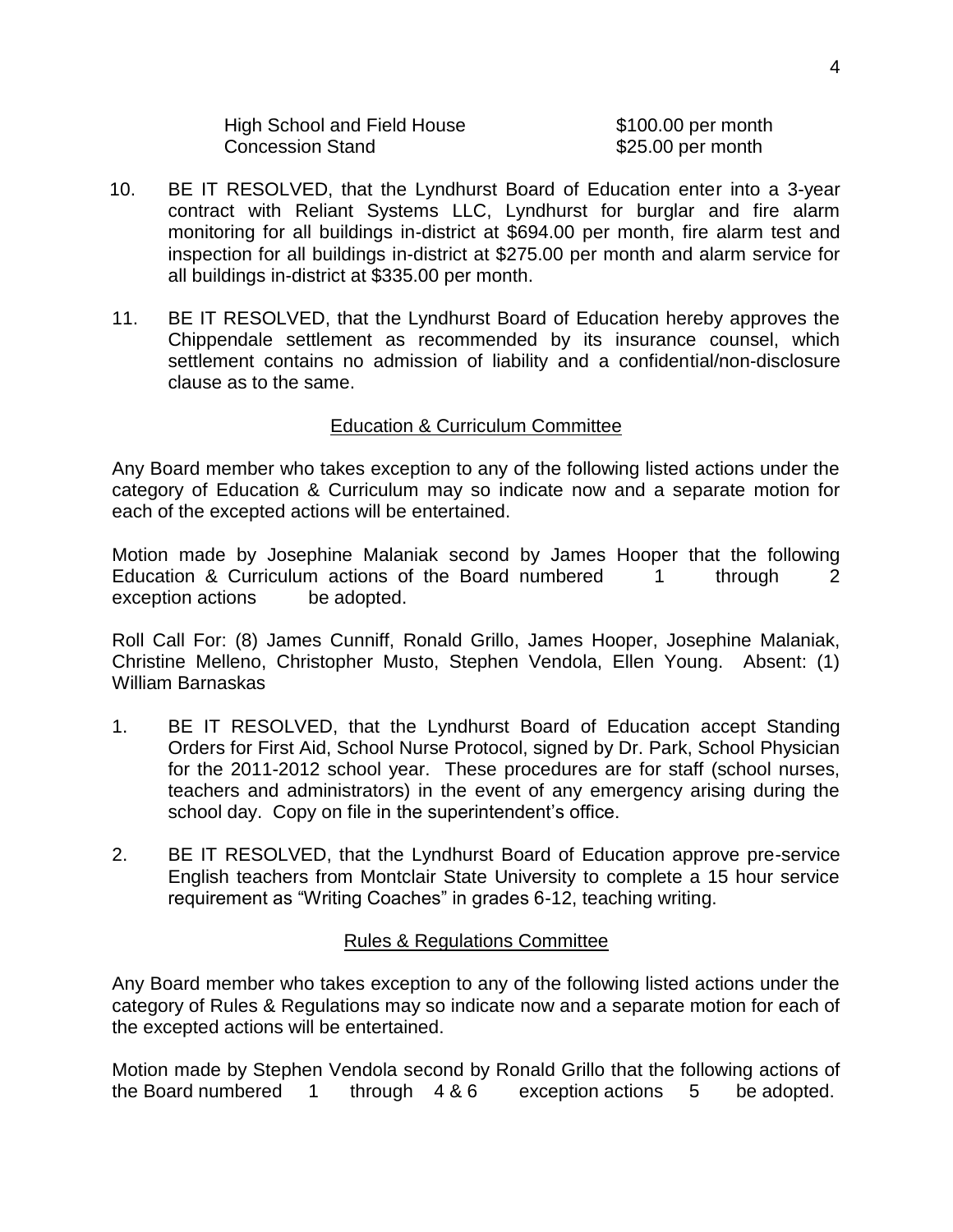Roll Call For: (8) James Cunniff, Ronald Grillo, James Hooper, Josephine Malaniak, Christine Melleno, Christopher Musto, Stephen Vendola, Ellen Young. Absent: (1) William Barnaskas

1. BE IT RESOLVED, that the Lyndhurst Board of Education approve the revised attached policy:

File Code 3453.2 – School Activity Funds – LHS

- 2. BE IT RESOLVED, that the Lyndhurst Board of Education accept from June Garcia, an Akzo Nobel employee, a donation of six gallons of paint and his time in painting room 144 in Lyndhurst High School. Mr. Garcia also donated an IDEA chalkboard conversion kit which converts a chalkboard to a whiteboard which will also be used in room 144, Lyndhurst High School.
- 3. BE IT RESOLVED, that the Lyndhurst Board of Education accept a donation of two (2) vehicles: 1998 Chevy Pick-up, 1996 Dodge Ram Pick-up and 2003 MADVAC from the Township of Lyndhurst.
- 4. BE IT RESOLVED, that the Lyndhurst Board of Education accept a donation of two (2) rugs from NGV Floors, Lyndhurst to be used as reading rugs for the  $2^{nd}$ and 3<sup>rd</sup> grades in Roosevelt School.
- 5. BE IT RESOLVED, that the Lyndhurst Board of Education approve the following policies:

 - - - SEPARATE VOTE - - - - - - - - - - - - - - - - - - - - - - - - - - - - - - - - - - - - - - - - Motion by Josephine Malaniak second by Stephen Vendola

| Policy 5131.6             | Substance Abuse |
|---------------------------|-----------------|
| (1 <sup>st</sup> reading) |                 |

Roll Call For: (6) James Cunniff, Ronald Grillo, Josephine Malaniak, Christine Melleno, Stephen Vendola, Ellen Young. Against: (2) James Hooper, Christopher Musto. Absent: (1) William Barnaskas

- - - SEPARATE VOTE - - - - - - - - - - - - - - - - - - - - - - - - - - - - - - - - - - - - - - - - - -

| Policy 1100<br>$(2nd reading)$ | <b>Public Relations Program</b> |
|--------------------------------|---------------------------------|
| Policy 1210<br>$(2nd reading)$ | <b>Special Interest Groups</b>  |
| Policy 2131 $(2^{nd}$ reading) | <b>Superintendent's Duties</b>  |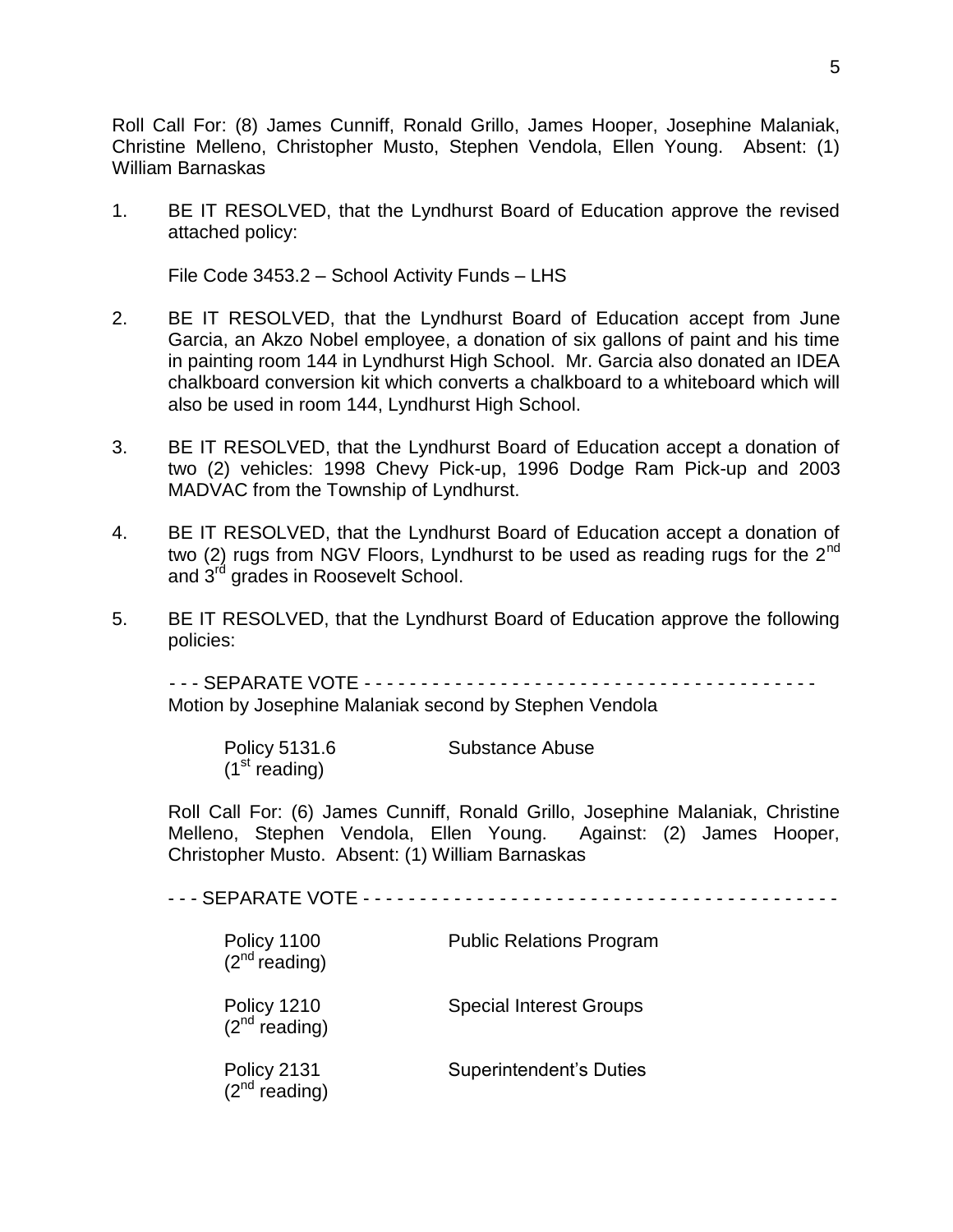| Policy 3100<br>(2 <sup>nd</sup> reading)                               | <b>Budget Preparation</b>                                                                                     |
|------------------------------------------------------------------------|---------------------------------------------------------------------------------------------------------------|
| Policy 3230<br>$(2^{nd}$ reading)                                      | <b>Contracts for Goods or Services</b><br><b>Funded by Federal Grants</b>                                     |
| Policy 3235<br>$(2^{nd}$ reading)<br>Policy 3326<br>$(2^{nd}$ reading) | <b>Expenditures for Non-Employee</b><br><b>Activities, Meals and Refreshments</b><br><b>Payment of Claims</b> |
| Policy 3453<br>$(2^{nd}$ reading)                                      | <b>Student Activity Fund</b>                                                                                  |
| Policy 3515<br>$(2^{nd}$ reading)                                      | Smoking on School Grounds                                                                                     |
| Policy 3571<br>$(2^{nd}$ reading)                                      | <b>Financial Reports</b>                                                                                      |
| Policy 3572<br>$(2^{nd}$ reading)                                      | <b>Audit and Comprehensive Annual</b><br><b>Financial Report</b>                                              |
| Policy 4117.6<br>$(2^{nd}$ reading)                                    | <b>Certification of Tenure Charges</b><br><b>Teaching Staff Members</b>                                       |
| Regulation #4117.6<br>(2 <sup>nd</sup> reading)                        | Certification of Tenure Charges                                                                               |
| Policy 4133<br>$(2^{nd}$ reading)                                      | <b>School District Travel</b>                                                                                 |
| Regulation #4440<br>(2 <sup>nd</sup> reading)                          | <b>School District Travel Procedures</b>                                                                      |
| Policy 5131.10<br>$(2^{nd}$ reading)                                   | Harassment, Intimidation and Bullying                                                                         |
| Policy 5131.5<br>$(2^{nd}$ reading)                                    | Reporting Violence, Vandalism,<br>Harassment, Intimidation, Bullying,<br>Alcohol and Other Drug Abuse         |
| Regulation 5131.5<br>(2 <sup>nd</sup> reading)                         | Reporting Violence, Vandalism,<br>Harassment, Intimidation, Bullying,<br>Alcohol and Other Drug Abuse         |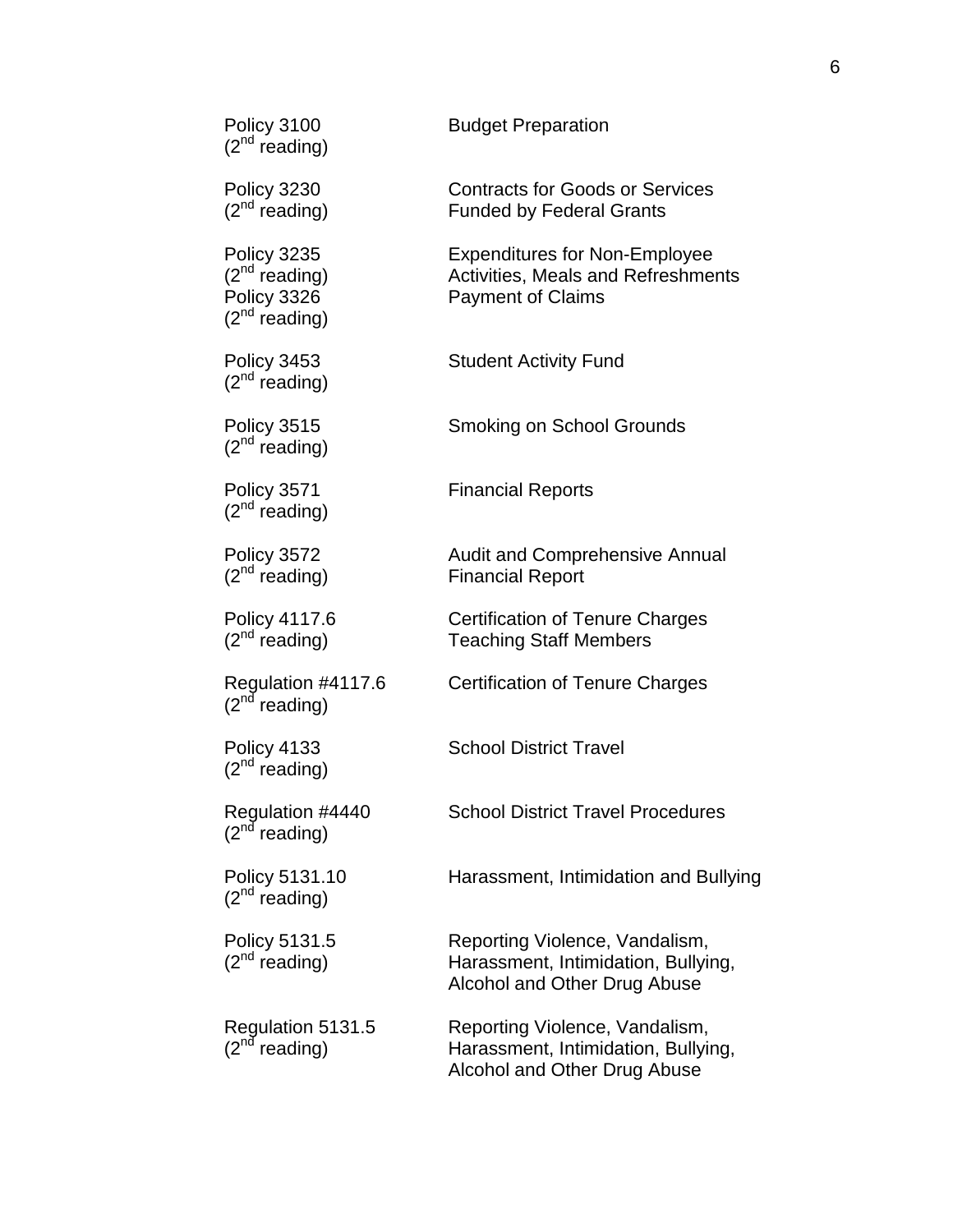| Policy 5141.21C<br>$(2^{nd}$ reading)                      | Diabetes Management                              |
|------------------------------------------------------------|--------------------------------------------------|
| Regulation #5141.21C<br>$(2n\overline{d}$ reading)         | Diabetes Management                              |
| Policy 5141.35<br>(2 <sup>nd</sup> reading)                | Immunization                                     |
| Regulation #5141.35 $(2nd$ reading)                        | Immunization                                     |
| Policy 5141.7<br>$(2^{nd}$ reading)                        | <b>Pupil Intervention and Referral Services)</b> |
| Regulation 6114.1<br>(2 <sup>nd</sup> reading)<br>reading) | Lockdown Procedures                              |

6. BE IT RESOLVED, that the Lyndhurst Board of Education approve the following use of school facilities:

| <b>Organization</b>           | Place                                                       | Time, Date, Purpose                                                                                                                             |
|-------------------------------|-------------------------------------------------------------|-------------------------------------------------------------------------------------------------------------------------------------------------|
| <b>Lyndhurst Recreation</b>   | Lyndhurst HS                                                | 1:00 pm-5:00 pm<br>11/19/11<br>Dance Recital                                                                                                    |
| Jefferson School PTA          | Jefferson Gym                                               | $9:00$ am-3:00 pm<br>9/19/11<br><b>Book Fair</b><br>9:00 am-3:00 pm<br>6:00 pm-9:00 pm<br>9/20/11<br><b>Book Fair</b>                           |
| Lyndhurst Football Rec.       | Lyndhurst HS<br><b>Football Field</b><br><b>Field House</b> | 6:00 pm-9:00 pm<br>8/1/11 to 11/31/11<br>Practice<br>2:00 pm-11:00 pm<br>9/17; 10/1; 10/15; 10/22<br>Games<br>8/16; 8/19; 8/23/11<br>Scrimmages |
| <b>LHS Project Graduation</b> | Lyndhurst HS<br><b>Room 144</b>                             | $7:30$ pm<br>9/13/11<br><b>Parent Meeting</b>                                                                                                   |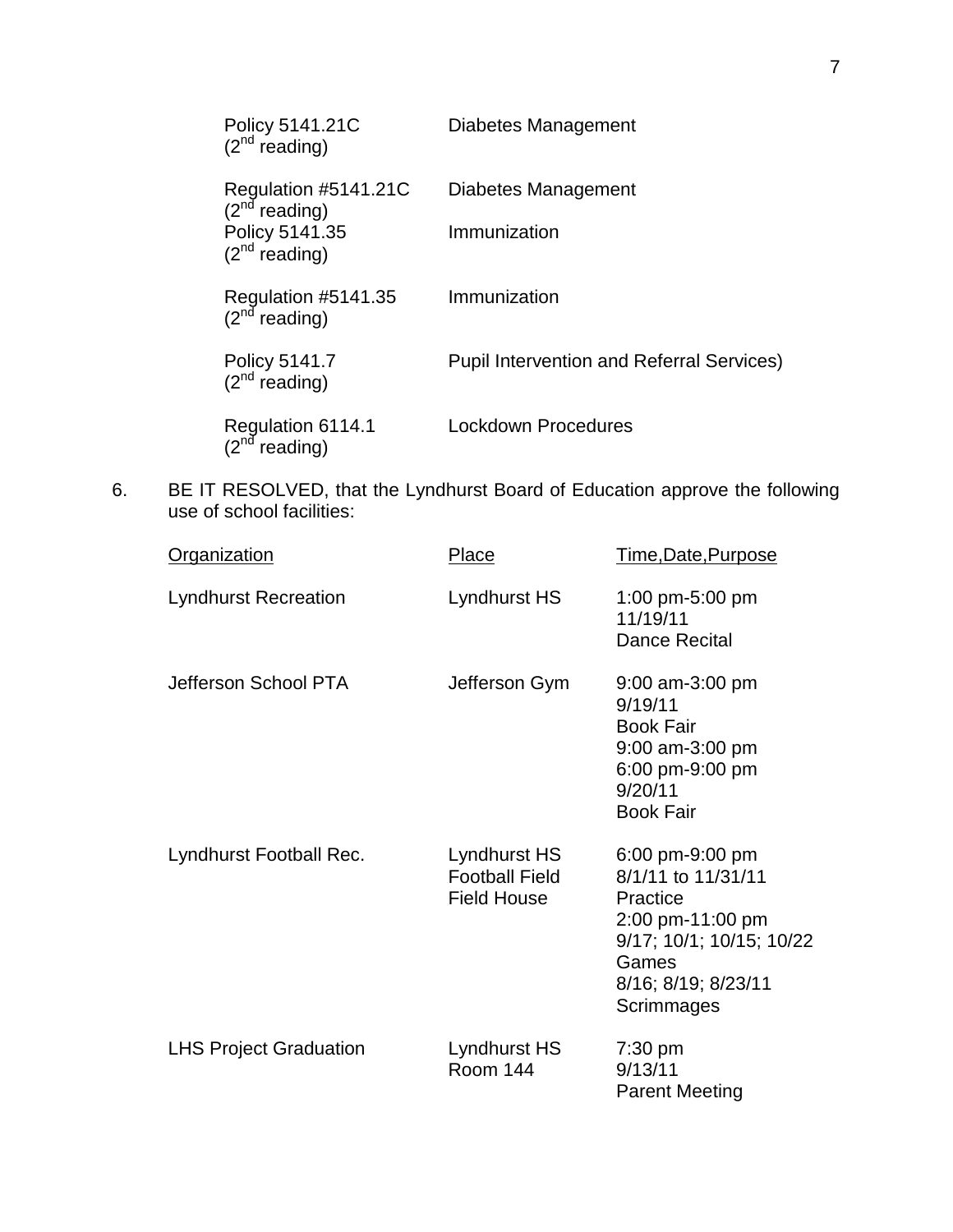| <b>Schaer for Assembly</b>                     | Lyndhurst HS<br>Media Center<br><b>Room 230</b> | 3:30 pm-6:30 pm<br>9/14/11<br><b>Meet and Greet</b>                                                    |
|------------------------------------------------|-------------------------------------------------|--------------------------------------------------------------------------------------------------------|
| Roosevelt School<br>8 <sup>th</sup> Grade 2012 | Roosevelt<br>Hallway                            | 6:00 pm-8:00 pm<br>9/20/11<br><b>Selling Notepads</b>                                                  |
| Roosevelt School PTA                           | Roosevelt<br>Gym                                | 6:30 pm-9:00 pm<br>$9/21/11$ ; $2/14/12$<br><b>PTA Meeting</b>                                         |
| <b>Washington School</b><br>Class of 2012      | Washington<br>Outside                           | 8:30 am-2:00 pm<br>9/17/11<br>Car Wash                                                                 |
| <b>Franklin School PTA</b>                     | Franklin                                        | 7:00 pm-9:00 pm<br>9/19; 10/18; 11/22;<br>12/20/11; 2/7; 3/22;<br>4/17; 5/15/12<br><b>PTA Meetings</b> |
| <b>Franklin School PTA</b>                     | Franklin                                        | 7:00 pm-9:00 pm<br>9/23/11<br><b>Parent Meeting</b>                                                    |
| <b>Franklin School PTA</b>                     | Franklin                                        | 5:00 pm-9:00 pm<br>10/14/11<br><b>Fall Festival</b>                                                    |
| <b>Franklin School PTA</b>                     | <b>Franklin</b><br>Art Room                     | 10:00 am-3:00 pm<br>9/27/11<br><b>Book Fair</b>                                                        |
| <b>Franklin School PTA</b>                     | Franklin<br><b>Basement</b>                     | 10/2011<br><b>Hand Out Spirit Wear</b>                                                                 |
| <b>Franklin School PTA</b>                     | Franklin<br>Art Room                            | 9:00 am-3:00 pm<br>12/8,9/11<br><b>Holiday Shop</b>                                                    |
| <b>Franklin School PTA</b>                     | Franklin<br>Art Room                            | $9:00$ am-3:00 pm<br>12/5/11<br>K-8 Picture w Santa                                                    |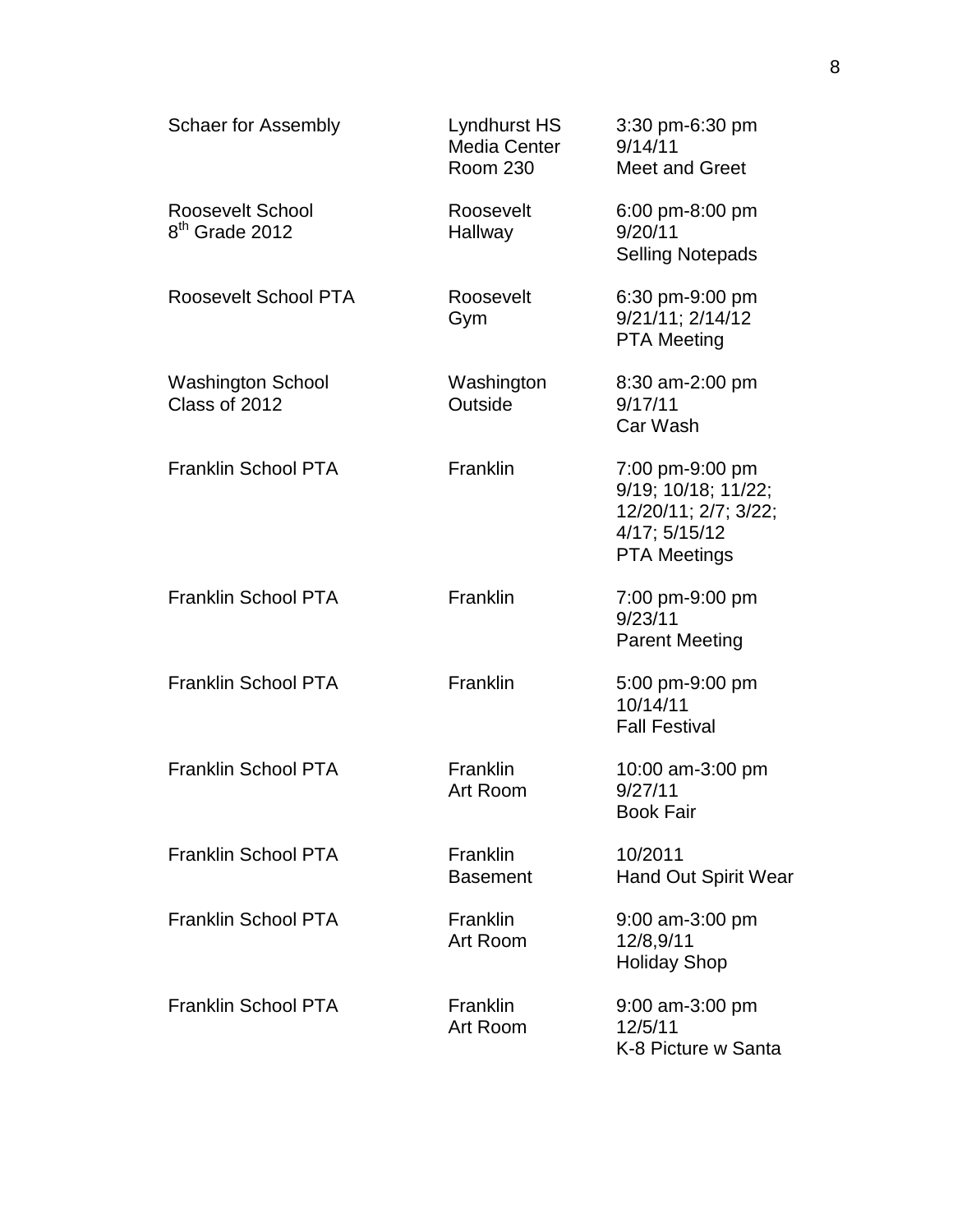| Jefferson School PTA       | Jefferson<br>Gym & Parking           | 6:00 pm-9:00 pm<br>10/31/11<br><b>Trunk or Treat</b>                                                                                                                                                                                 |
|----------------------------|--------------------------------------|--------------------------------------------------------------------------------------------------------------------------------------------------------------------------------------------------------------------------------------|
| <b>Franklin School PTA</b> | <b>Franklin</b><br>Playground        | 12:30 pm-2:30 pm<br>10/26/11<br>Walk-a-Thon                                                                                                                                                                                          |
| Jefferson School PTA       | Jefferson<br><b>Front Lawn</b>       | 9:00 am-3:00 pm<br>10/14/11<br><b>Pumpkin Sale</b>                                                                                                                                                                                   |
| <b>Franklin School PTA</b> | <b>Franklin</b><br>Art Room          | 9:00 am-3:00 pm<br>$10/5 - 7/11$<br><b>Book Fair</b>                                                                                                                                                                                 |
| <b>Franklin School PTA</b> | <b>Franklin</b><br><b>Front Lawn</b> | 10:00 am-3:00 pm<br>10/3/11<br>Delivery                                                                                                                                                                                              |
| Columbus/Lincoln PTA       | Lincoln<br>Art Room                  | 6:00 pm-9:00 pm<br>10/4; 11/1; 12/6/11;<br>1/3; 2/7; 3/6; 5/1/12<br><b>PTA Meeting</b>                                                                                                                                               |
| Lyndhurst Parks Dept.      | Lyndhurst HS<br>Gym                  | 7:30 pm-11:00 pm<br>9/12, 19, 26; 10/3, 10, 17,<br>24, 31; 11/7, 14, 21, 28;<br>12/5, 12, 19/11; 1/2, 9, 16,<br>23,30; 2/6,13,20,27; 3/5,<br>12, 19, 26; 4/2, 9, 16, 23, 30;<br>5/7,14,21,28; 6/4/11/12<br><b>Women's Volleyball</b> |

## Student Activities & Recognition Committee

Any Board member who takes exception to any of the following listed actions under the category of Student Activities & Recognition may so indicate now and a separate motion for each of the excepted actions will be entertained.

Motion made by Christine Melleno second by Ronald Grillo that the following Student Activities & Recognition actions of the Board numbered 1 through 1 exception actions be adopted.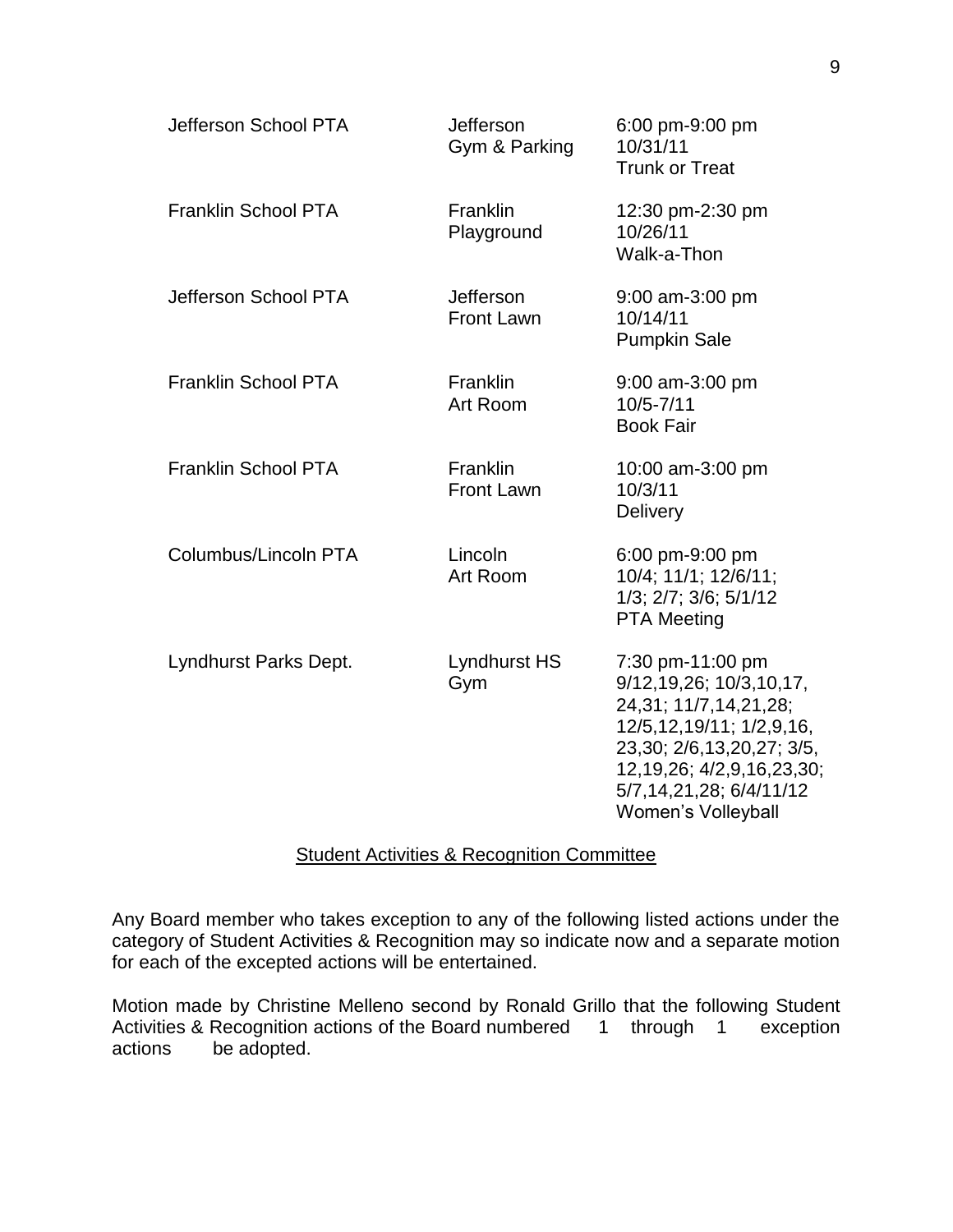Roll Call For: (8) James Cunniff, Ronald Grillo, James Hooper, Josephine Malaniak, Christine Melleno, Christopher Musto, Stephen Vendola, Ellen Young. Absent: (1) William Barnaskas

1. BE IT RESOLVED, that the Lyndhurst Board of Education approve home instruction for three (3) students, subject to state approval.

#### Personnel Committee

Any Board member who takes exception to any of the following listed actions under the category of Personnel may so indicate now and a separate motion for each of the excepted actions will be entertained.

Motion made by Christine Melleno second by Ronald Grillo that the following Personnel actions of the Board numbered 1 & 2, 4 through 10 exception actions 3 be adopted.

- 1. BE IT RESOLVED, at the recommendation of Tracey L. Marinelli, Superintendent of Schools, that the Lyndhurst Board of Education appoint Wm. Steven Arrigoitia as a certified aide in the Lyndhurst High School Transition Resource Program for the 2011-12 school year. Employment will be provisional, subject to authorization approval for emergent hiring pending completion of criminal history background check, and subject to submission of all required application documents.
- 2. BE IT RESOLVED, at the recommendation of Tracey L. Marinelli, Superintendent of Schools, that the Lyndhurst Board of Education grant Linda Webb an additional 30 summer hours in order for her to complete all necessary paperwork for fall student athletes.
- - SEPARATE VOTE - - - - - - - - - - - - - - - - - - - - - - - -

Motion by Christine Melleno second by Ronald Grillo

3. BE IT RESOLVED, at the recommendation of Tracey L. Marinelli, Superintendent of Schools, that the Lyndhurst Board of Education appoint the following for the 2011-12 school year. Employment will be provisional, subject to authorization approval for emergent hiring pending completion of criminal history background check, and subject to submission of all required application documents.

| Lori Morinho    | Sub Lunch Aide @ Franklin  |
|-----------------|----------------------------|
| Terese Catalina | Lunch Aide @ Franklin      |
| Colleen Vendola | Sub Lunch Aide @ Jefferson |
| Ivana Gaccione  | Sub Lunch Aide @ Jefferson |
|                 |                            |

Robert McCarthy Part-Time Bus Driver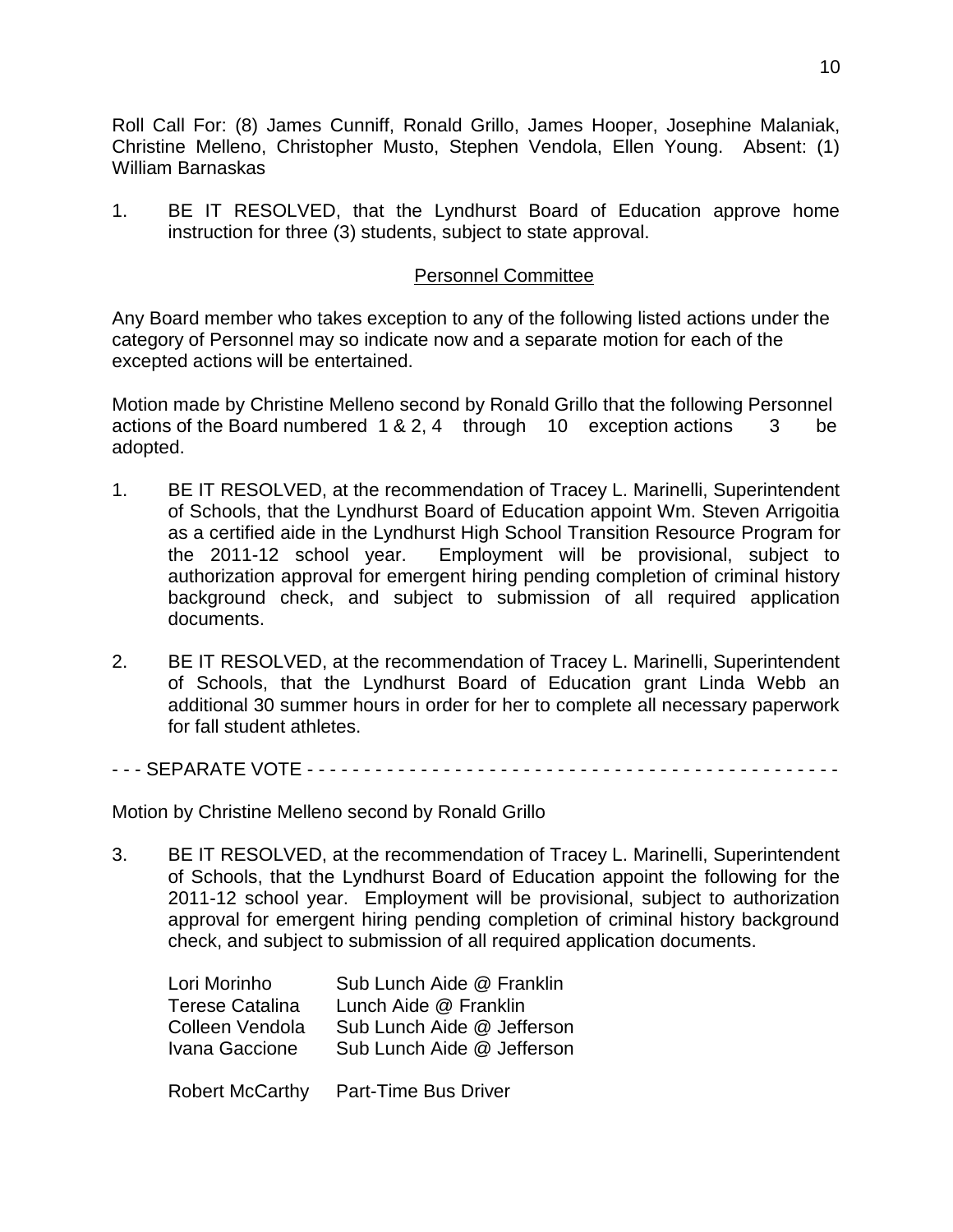Armando Calixto Part-Time Bus Driver

| Terry Suarez | Sub Breakfast Program @ Washington |
|--------------|------------------------------------|
| Peggy Ross   | Sub Breakfast Program @ Washington |
| Alice Schemm | Sub Breakfast Program @ Washington |

Roll Call For: (7) James Cunniff, Ronald Grillo, James Hooper, Josephine Malaniak, Christine Melleno, Christopher Musto, Ellen Young. Abstain: (1) Stephen Vendola. Absent: (1) William Barnaskas

- - - SEPARATE VOTE - - - - - - - - - - - - - - - - - - - - - - - - - - - - - - - - - - - - - - - - - - - - - - -

4. BE IT RESOLVED, at the recommendation of Tracey L. Marinelli, Superintendent of Schools, that the Lyndhurst Board of Education grant the following college students permission to do their School Counseling Internship and Student Teaching in the Lyndhurst Public Schools in order to fulfill their course requirements.

| Ewa Plonska<br><b>Caldwell College</b>         | starting 9/19/11 to May 2012<br><b>School Counseling Internship</b><br>Tuesday, Wednesday, Friday<br><b>HS, Jamie Stevens</b><br>Monday & Thursday<br>Elementary, Susan Alcuri |
|------------------------------------------------|--------------------------------------------------------------------------------------------------------------------------------------------------------------------------------|
| Monica Tarnawski<br><b>Columbia University</b> | starting 9/21/11 to December 22, 2011<br><b>Student Teaching</b><br>HS, English, Tanya Pastor                                                                                  |

5. BE IT RESOLVED, at the recommendation of Tracey L. Marinelli, Superintendent of Schools, that the Lyndhurst Board of Education approve the following Professional Development Opportunities.

| Tom Thomas<br><b>Athletic Trainer</b> | Coaching Clinic<br>10/4/11, NJSIAA Athletic Trainers Workshop<br>approx. \$50.00                                                                                            |
|---------------------------------------|-----------------------------------------------------------------------------------------------------------------------------------------------------------------------------|
| Joy Jable<br>Wash/Jeff                | 10/23,24/11, Swallowing & Feeding Disorders<br>in school students, approx. \$355.00                                                                                         |
| Marlene Krupp<br>Dist. Math Supv.     | 9/23/11, So Bergen Jointure Commission<br>approx \$4.34<br>10/19/11, NCTM Regional Conference<br>approx. \$292.00<br>10/27/11, Math Supervisors Roundtable<br>approx \$8.68 |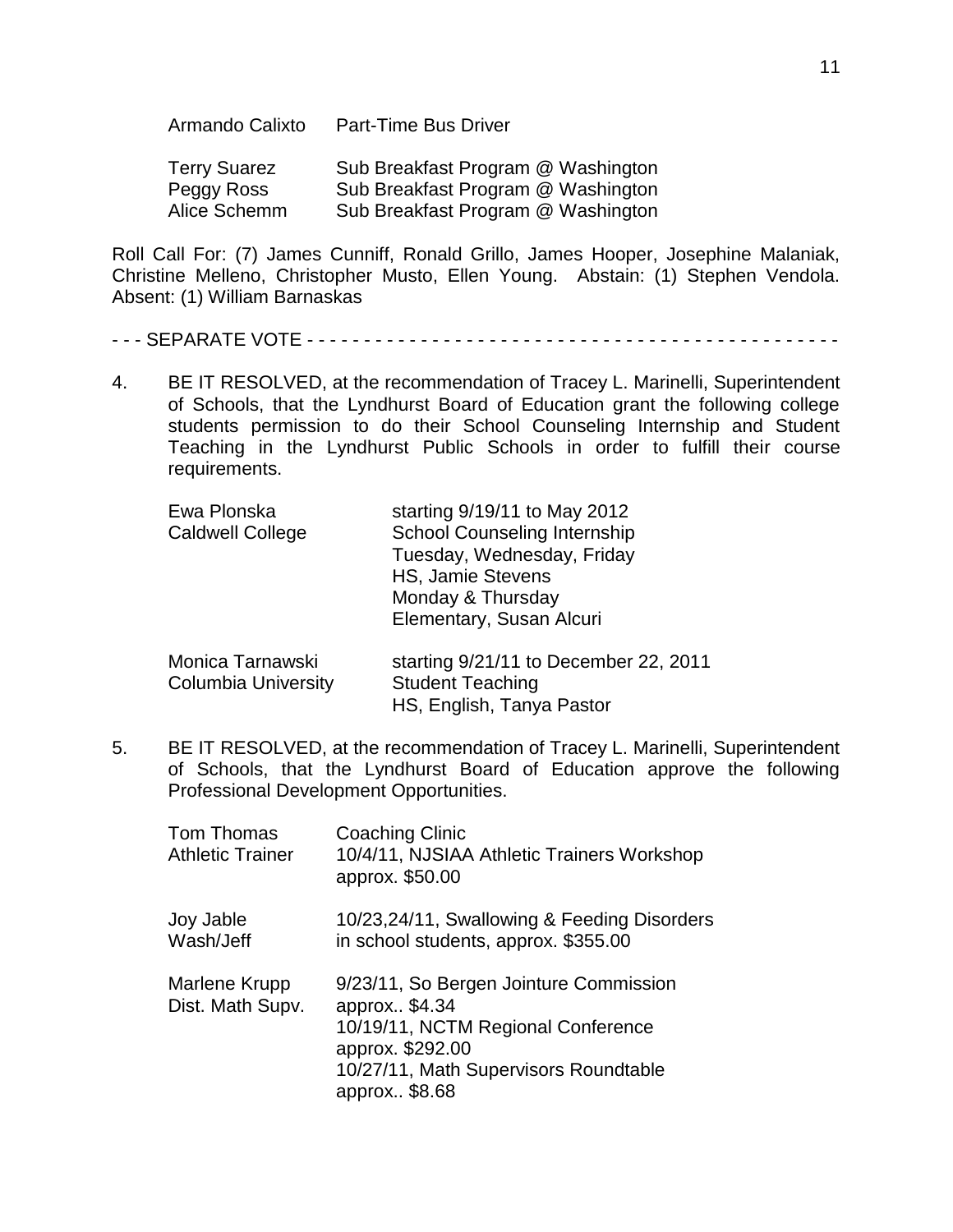Shiran Leibowitz 10/3/11, AENJ Fall Conference "The Power of Art" Lincoln approx.. \$130.33

6. BE IT RESOLVED, at the recommendation of Tracey L. Marinelli, Superintendent of Schools, that the Lyndhurst Board of Education approve the following advisors and volunteers from Jefferson School.

| Yearbook Advisor | <b>Bri-Anne Estes/Theresa Brennen</b> | \$444.00 each |
|------------------|---------------------------------------|---------------|
| Grade 8 Advisors | Darius Hughes/Bri-Anne Estes          | \$355.00 each |

#### **JEFFERSON SCHOOL/COMMUNITY SCHOOLVOLUNTEERS**

Jeneen Gino Maria Otto Anne Caffrey Erin Storer Flo Sellari Caroline Lilore Lisa Borino Helen Miragliotta Fatima Carriero Laura Henning Maria Zaino Joseph Gino Laura Canaris Gliana Pacheco Dennis Nevin Karne Hughes **Tara Castellitto** Mary Henrichsen Lisa Marie Turano Christina DeGennaro Nadia Alberti Lisa Kasper Joann Krajnik Michelle Meola Rosemarie Cappiello Maria Lombardi Grace Nevin Angela Paserchia Jennifer Fodera Susan Consalvo Lynn Nerney Gina Scardino Tina Catalano Laura Henning Debbie Duffy Jeanne Gannon Elizabeth Romito Kerri Reed Sean Reed Tina Catalano Jamie D'Andrea Rosa Neff Christian Freire **Mrs. Alemany** Julianne Bruno Elizabeth Lukasiewicz Elizabeth Romito Robin Sconfienza Giuseppa Held **Anna DiMascio** Margo Cassetta Florence Sellari Mary DiCrisci bullie Donohue Rose Cappiello **Chris Triguero** Christiana Caporale Marie Fugel **Taryn Paglio** Rose Ann Almeida Laura Canaris Anthony Scardino Janice Vocaturo Kim Henning Valerie Albecker

- 7. BE IT RESOLVED, at the recommendation of Tracey L. Marinelli, Superintendent of Schools, that the Lyndhurst Board of Education accept the resignation of Erik Franklin as co-advisor for the High School Academic Competition Club 2011-12 school year.
- 8. BE IT RESOLVED, at the recommendation of Tracey L. Marinelli, Superintendent of Schools, that the Lyndhurst Board of Education appoint Sean Frew as coadvisor for the class of 2014, at a stipend of \$599.00.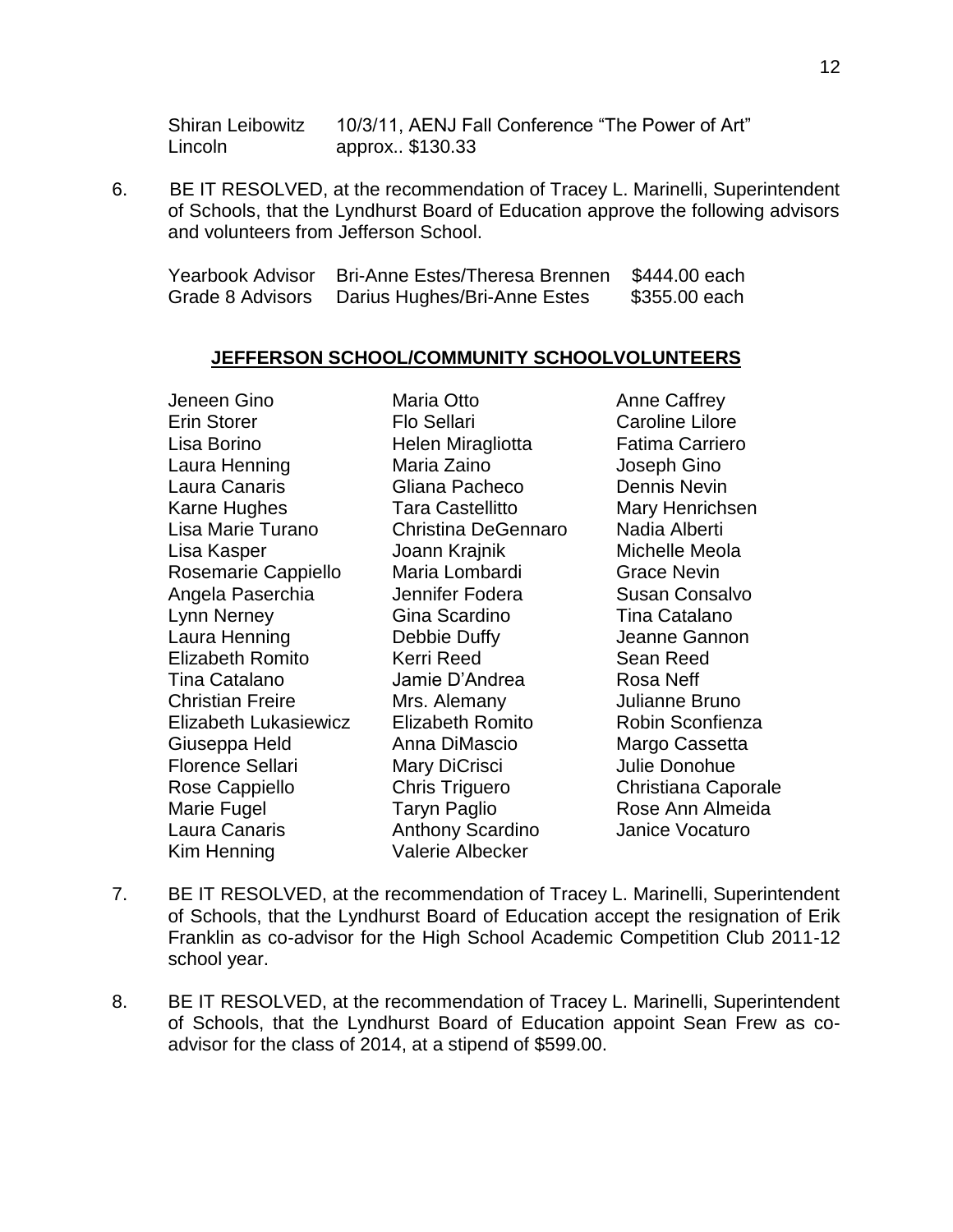- 9. BE IT RESOLVED, at the recommendation of Tracey L. Marinelli, Superintendent of Schools, that the Lyndhurst Board of Education approve Maria Lee as a monetary athletic worker for the 2011-12 school year.
- 10. BE IT RESOLVED, at the recommendation of Tracey L. Marinelli, Superintendent of Schools, that the Lyndhurst Board of Education approve the attached list of substitute teachers for the 2011-12 school year. Employment will be provisional, subject to authorization approval for emergent hiring pending completion pending completion of criminal history background check, and subject to submission of all required application documents.

## Board Member Comments

Board member, James Hooper, talked about the Battle of the Bands and tentative date of October  $7^{\text{th}}$  and  $8^{\text{th}}$  or October 14<sup>th</sup> and 15<sup>th</sup>.

James Hooper also spoke about the NJSBA workshop entitled Preparing for Bargaining that he attended on September  $10<sup>th</sup>$ .

# Superintendent's Report

Tracey Marinelli, Superintendent of Schools, spoke about bullying, Singapore Math – new math series for grades K-5, shared services for professional development with Rutherford Board of Education, Parent University, and our school district is scheduled for Q-SAC evaluation in the 2011-2012 school year. Josephine Malaniak will be our Board Representative.

Received New Jersey State Interscholastic Athletic Association (NJSIAA) Disqualification Report for the 2010-2011 school year. Lyndhurst High School was disqualification free.

## Public Comments Non-Agenda Items

Mrs. Rowe – Asked about NBS suit.

Elaine Stella – Said taxes increased by 11 points. Postpone the referendum – will not pass.

Debbie Peloso – What is the occupancy level at Roosevelt?

What are we doing to ensure residency?

Suggested we have re-registration.

Do not postpone the referendum.

# Motion To Go Into Executive Caucus

Motion by Christine Melleno second by Ronald Grillo and unanimously carried, the Board went into executive caucus at 9:25 p.m. for the purpose of a matter involving a staff member and pending or anticipated litigation.